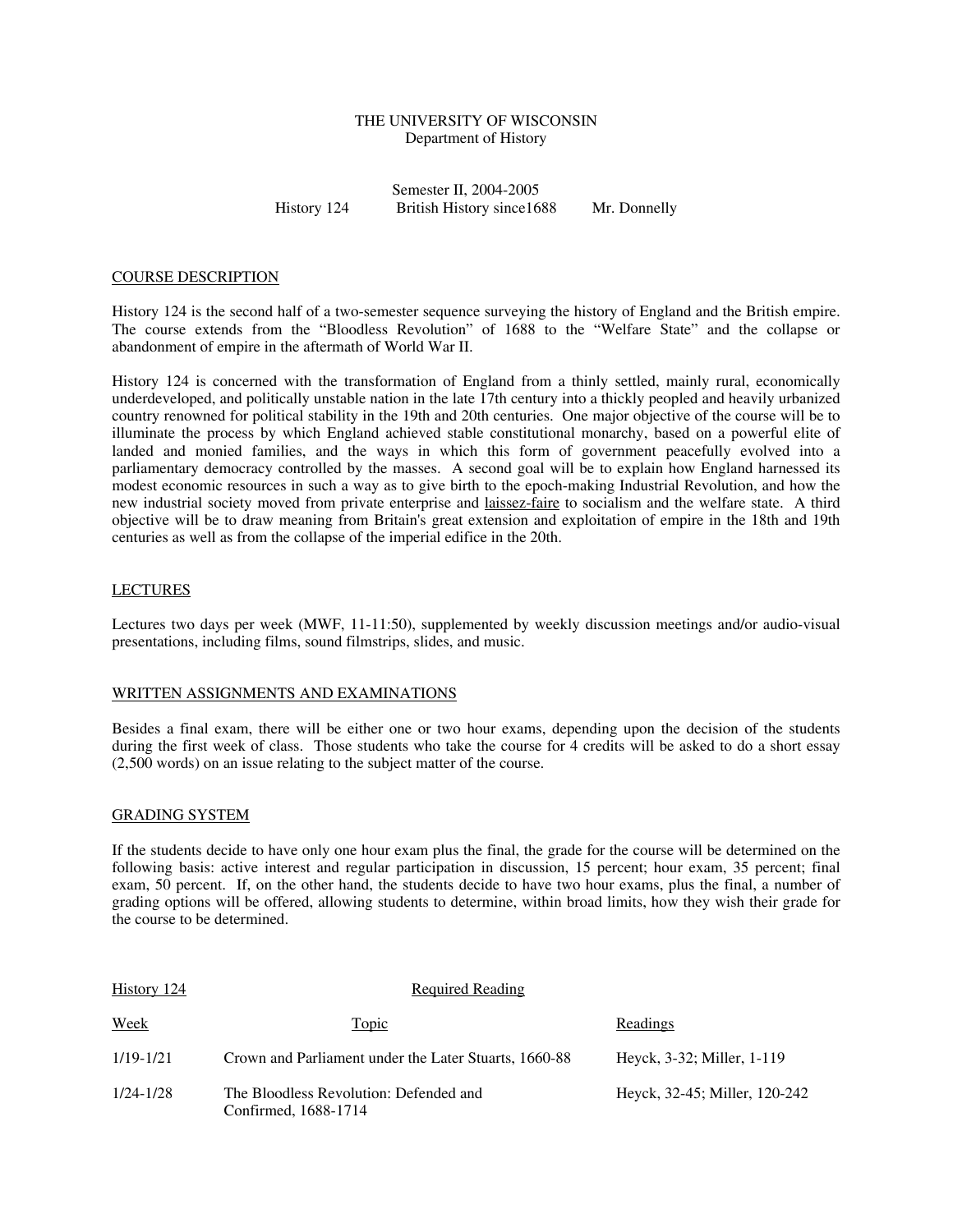| $1/31 - 2/4$  | Early Eighteenth-Century England, 1714-42                        | Heyck, 47-82                                                                |
|---------------|------------------------------------------------------------------|-----------------------------------------------------------------------------|
| $2/7 - 2/11$  | Scotland, Ireland and the Empire                                 | Heyck, 105-37, 159-72                                                       |
| $2/14 - 2/18$ | The New Religion and the New Politics, 1770-89                   | Heyck, 141-57 (83-103, 215-33)                                              |
| $2/21 - 2/25$ | The Economic Revolution, 1780-1840                               | Heyck, 173-96;<br>Hobsbawm, 23-108                                          |
| $2/28 - 3/4$  | Britain and the French Revolution, 1789-1815                     | Heyck, 197-214                                                              |
| $3/7 - 3/11$  | The Growth of Liberalism and the Triumph of<br>Reform, 1815-47   | Heyck, 237-69, 281-87;<br>Briggs, 1-139                                     |
| $3/14 - 3/18$ | Social Discord and Liberal Consensus, 1830-67                    | Heyck, 270-79, 287-96, 297-317;<br>Briggs, 140-299;<br>Hobsbawm, Chaps. 6-7 |
| $3/28 - 4/1$  | The Claims of Democracy and Nationality,<br>1867-1900            | Heyck, 61-72, 43-59;<br>Porter, 1-151                                       |
| $4/4 - 4/8$   | Imperialism, 1870-1914                                           | Heyck, 85-106;<br>Porter, 152-232                                           |
| $4/11 - 4/15$ | Social Reform, 1870-1914                                         | Heyck, 23-35, 72-83;<br>Hobsbawm, Chaps. 8-10                               |
| $4/18 - 4/22$ | Britain and World War I                                          | Heyck, 107--45;<br>Porter, 233-58                                           |
| $4/25 - 4/29$ | The Interwar Years, 1918-39                                      | Heyck, 149-92;<br>Porter, 259-302;<br>Hobsbawm, 207-48                      |
| $5/2 - 5/6$   | Great Challenges since 1939: War, Welfare, and<br>Disimperialism | Heyck, 215-64;<br>Porter, 303-54                                            |

# REQUIRED READINGS

Briggs, Asa, Victorian People (Chicago University Press).

Heyck, Thomas William, The Peoples of the British Isles: A New History, Vol. 2: From 1688 to 1870, and Vol. 3: From 1870 to the Present (Lyceum Books).

Hobsbawm, E. J., Industry and Empire. Pelican Economic History of England, Vol. 3 (The New Press).

Miller, John, James II (Yale University Press).

Porter, Bernard, The Lion's Share (Longman).